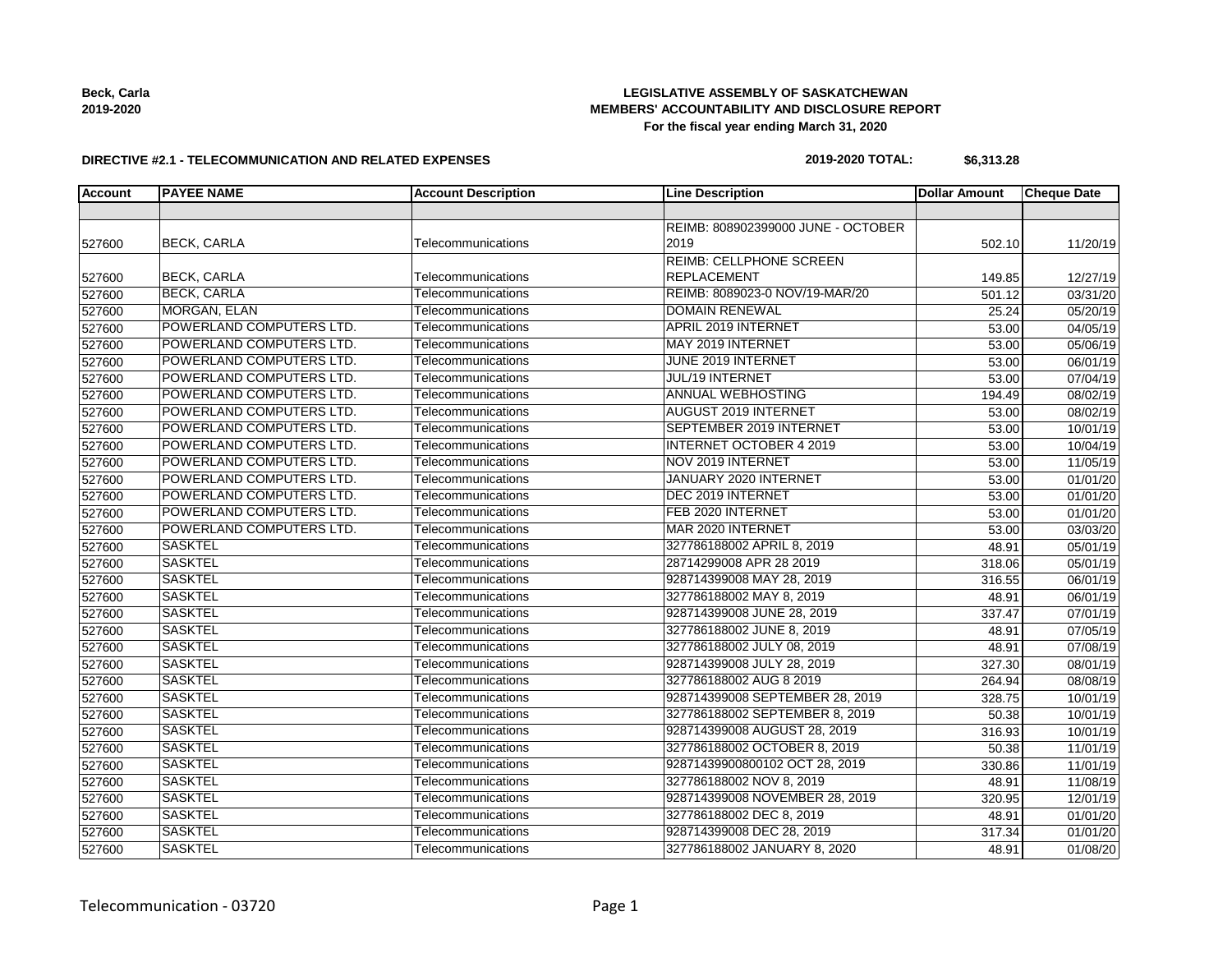| <b>Account</b> | <b>IPAYEE NAME</b> | <b>IAccount Description</b> | <b>ILine Description</b>      | <b>IDollar Amount</b> | <b>Cheque Date</b> |
|----------------|--------------------|-----------------------------|-------------------------------|-----------------------|--------------------|
| 527600         | <b>ISASKTEL</b>    | Felecommunications          | 928714399008 JANUARY 28, 2020 | 317.11                | 02/01/20           |
| 527600         | <b>SASKTEL</b>     | <b>Felecommunications</b>   | 327786188002 FEBRUARY 8, 2020 | 48.91                 | 02/08/20           |
| 527600         | <b>SASKTEL</b>     | elecommunications           | 928714399008 FEB 28, 2020     | 316.18                | 03/01/20           |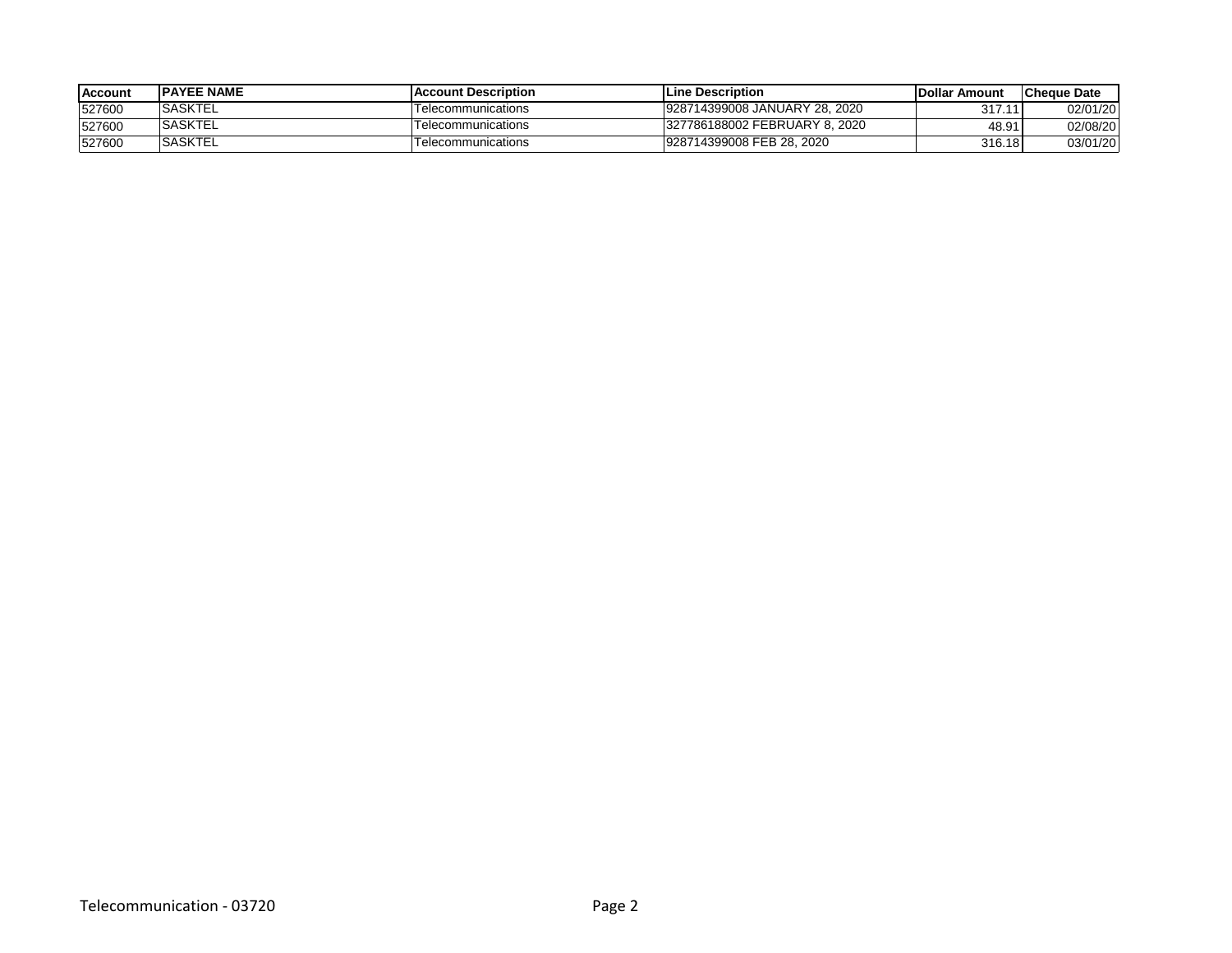**Beck, Carla 2019-2020**

## **LEGISLATIVE ASSEMBLY OF SASKATCHEWAN MEMBERS' ACCOUNTABILITY AND DISCLOSURE REPORT For the fiscal year ending March 31, 2020**

#### **DIRECTIVE #3.1 - MLA TRAVEL AND LIVING EXPENSES**

#### **2019-2020 TOTAL: \$16,035.10**

| <b>Account</b> | <b>IPAYEE NAME</b> | <b>Account Description</b>  | <b>Line Description</b>           | <b>Dollar Amount</b> | <b>Cheque Date</b> |
|----------------|--------------------|-----------------------------|-----------------------------------|----------------------|--------------------|
|                |                    |                             |                                   |                      |                    |
| 541900         | <b>BECK, CARLA</b> | <b>Elected Rep - Travel</b> | MLA TRAVEL APRIL 1 - 17 2019      | 1,166.18             | 05/23/19           |
| 541900         | <b>BECK, CARLA</b> | Elected Rep - Travel        | MLA TRAVEL APRIL 18 - MAY 16 2019 | 1,755.52             | 05/23/19           |
| 541900         | <b>BECK, CARLA</b> | Elected Rep - Travel        | MLA TRAVEL MAY 21 - 23 2019       | 270.10               | 05/24/19           |
| 541900         | <b>BECK, CARLA</b> | Elected Rep - Travel        | MLA TRAVEL JUN 26-JUL 5 2019      | 568.65               | 07/08/19           |
| 541900         | <b>BECK, CARLA</b> | Elected Rep - Travel        | MLA TRAVEL JUN 5-25 2019          | ا445.70.             | 07/08/19           |
| 541900         | <b>BECK, CARLA</b> | Elected Rep - Travel        | MLA TRAVEL JUL 22-AUG 22 2019     | 496.69               | 09/04/19           |
| 541900         | <b>BECK, CARLA</b> | Elected Rep - Travel        | MLA TRAVEL AUG 24-SEP 4 2019      | 793.34               | 09/04/19           |
| 541900         | <b>BECK, CARLA</b> | <b>Elected Rep - Travel</b> | MLA TRAVEL OCT 1-30 2019          | 1,868.26             | 11/14/19           |
| 541900         | <b>BECK, CARLA</b> | Elected Rep - Travel        | MLA TRAVEL SEP 5-27 2019          | 2,071.61             | 11/14/19           |
| 541900         | <b>BECK, CARLA</b> | Elected Rep - Travel        | MLA TRAVEL NOV 3-15 2019          | 822.35               | 11/14/19           |
| 541900         | <b>BECK, CARLA</b> | Elected Rep - Travel        | MLA TRAVEL JAN 1-25, 2020         | 656.25               | 01/31/20           |
| 541900         | <b>BECK, CARLA</b> | Elected Rep - Travel        | MLA TRAVEL NOV 19-DEC 31, 2019    | 126.74               | 01/31/20           |
| 541900         | <b>BECK, CARLA</b> | Elected Rep - Travel        | MLA TRAVEL JAN 28-MAR 5, 2020     | 2,498.01             | 03/19/20           |
| 541900         | <b>BECK, CARLA</b> | <b>Elected Rep - Travel</b> | MLA TRAVEL MAR 9-18, 2020         | 495.70               | 03/19/20           |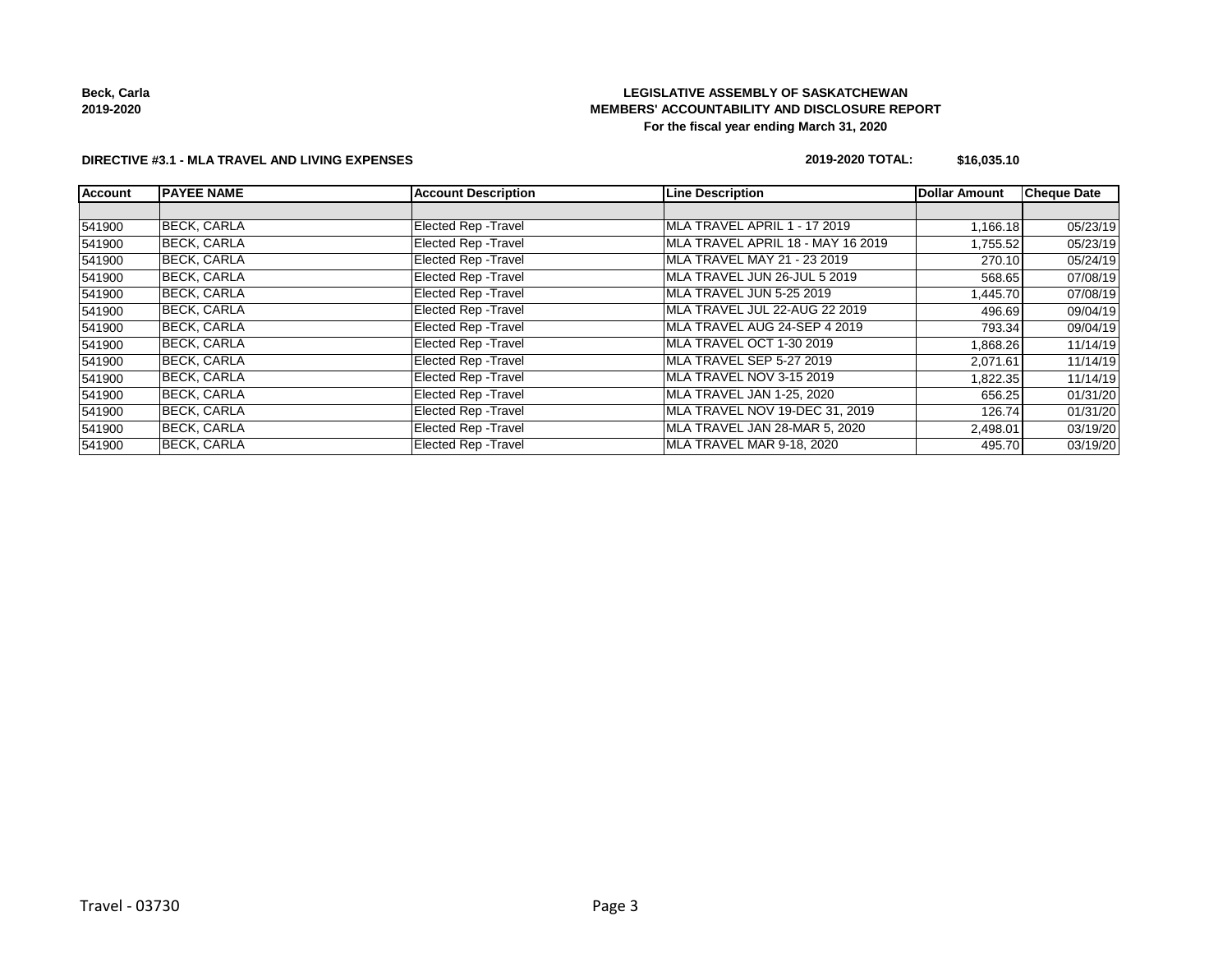## **LEGISLATIVE ASSEMBLY OF SASKATCHEWAN MEMBERS' ACCOUNTABILITY AND DISCLOSURE REPORT For the fiscal year ending March 31, 2020**

## **DIRECTIVE #4.1 - CONSTITUENCY SERVICE EXPENSES**

| 2019-2020 |
|-----------|
|           |

**2019-2020 TOTAL: \$44,911.41**

| <b>Account</b> | <b>PAYEE NAME</b>                                          | <b>Account Description</b>                | <b>Line Description</b>                                 | <b>Dollar Amount</b> | <b>Cheque Date</b> |
|----------------|------------------------------------------------------------|-------------------------------------------|---------------------------------------------------------|----------------------|--------------------|
|                |                                                            |                                           |                                                         |                      |                    |
| 522000         | 101045162 SASK LTD.                                        | Rent of Ground, Buildings and Other Space | APRIL 2019 MLA OFFICE RENT                              | 1,000.00             | 04/01/19           |
| 522000         | 101045162 SASK LTD.                                        | Rent of Ground, Buildings and Other Space | MAY 2019 MLA OFFICE RENT                                | 1,000.00             | 05/01/19           |
| 522000         | 101045162 SASK LTD.                                        | Rent of Ground, Buildings and Other Space | JUNE 2019 MLA OFFICE RENT                               | 1,000.00             | 05/30/19           |
| 522000         | 101045162 SASK LTD.                                        | Rent of Ground, Buildings and Other Space | JULY 2019 MLA OFFICE RENT                               | 1,000.00             | 08/01/19           |
| 522000         | 101045162 SASK LTD.                                        | Rent of Ground, Buildings and Other Space | AUG 2019 MLA OFFICE RENT                                | 1,000.00             | 08/01/19           |
| 522000         | 101045162 SASK LTD.                                        | Rent of Ground, Buildings and Other Space | SEP 2019 MLA OFFICE RENT                                | 1,000.00             | 09/01/19           |
| 522000         | 101045162 SASK LTD.                                        | Rent of Ground, Buildings and Other Space | OCT 2019 MLA OFFICE RENT                                | 1,000.00             | 10/01/19           |
| 522000         | 101045162 SASK LTD.                                        | Rent of Ground, Buildings and Other Space | NOV 2019 MLA OFFCE RENT                                 | 1,000.00             | 10/28/19           |
| 522000         | 101045162 SASK LTD.                                        | Rent of Ground, Buildings and Other Space | JAN 2020 MLA OFFICE RENT                                | 1,000.00             | 01/01/20           |
| 522000         | 101045162 SASK LTD.                                        | Rent of Ground, Buildings and Other Space | DEC 2019 MLA OFFICE RENT                                | 1,000.00             | 01/01/20           |
| 522000         | 101045162 SASK LTD.                                        | Rent of Ground, Buildings and Other Space | FEB 2020 MLA OFFICE RENT                                | 1,000.00             | 01/23/20           |
| 522000         | 101045162 SASK LTD.                                        | Rent of Ground, Buildings and Other Space | MARCH 2020 MLA OFFICE RENT                              | 1,000.00             | 02/20/20           |
| 522000         | 101045162 SASK LTD.                                        | Rent of Ground, Buildings and Other Space | RTV-LEIGH TOMILIN-BECK RENT<br>REBATE MARCH 15-31, 2020 | $-500.00$            | 03/12/20           |
| 522000         | CIR COMMERCIAL REALTY INC.                                 | Rent of Ground, Buildings and Other Space | MARCH 2020 MLA OFFICE RENT                              | 2,152.29             | 02/28/20           |
| 522000         | <b>REGINA, CITY OF</b>                                     | Rent of Ground, Buildings and Other Space | <b>PARK PERMIT</b>                                      | 17.53                | 07/01/19           |
| 522200         | MINISTER OF FINANCE-MINISTRY OF<br><b>CENTRAL SERVICES</b> | Rent of Photocopiers                      | PHOTOCOPIER SERVICE FEES 19/20                          | 100.00               | 01/01/20           |
| 522200         | TOSHIBA OF CANADA LTD.                                     | Rent of Photocopiers                      | <b>COPIER CHARGES</b>                                   | 140.28               | 05/01/19           |
| 522200         | TOSHIBA OF CANADA LTD.                                     | <b>Rent of Photocopiers</b>               | <b>COPIER CHARGES</b>                                   | 150.32               | 05/08/19           |
| 522200         | <b>TOSHIBA OF CANADA LTD.</b>                              | Rent of Photocopiers                      | <b>COPIER CHARGES</b>                                   | 153.07               | 07/01/19           |
| 522200         | TOSHIBA OF CANADA LTD.                                     | <b>Rent of Photocopiers</b>               | <b>COPIER CHARGES</b>                                   | 189.29               | 07/09/19           |
| 522200         | <b>TOSHIBA OF CANADA LTD.</b>                              | Rent of Photocopiers                      | <b>COPIER CHARGES</b>                                   | 48.01                | 07/09/19           |
| 522200         | TOSHIBA OF CANADA LTD.                                     | Rent of Photocopiers                      | <b>COPIER CHARGES</b>                                   | 189.29               | 08/07/19           |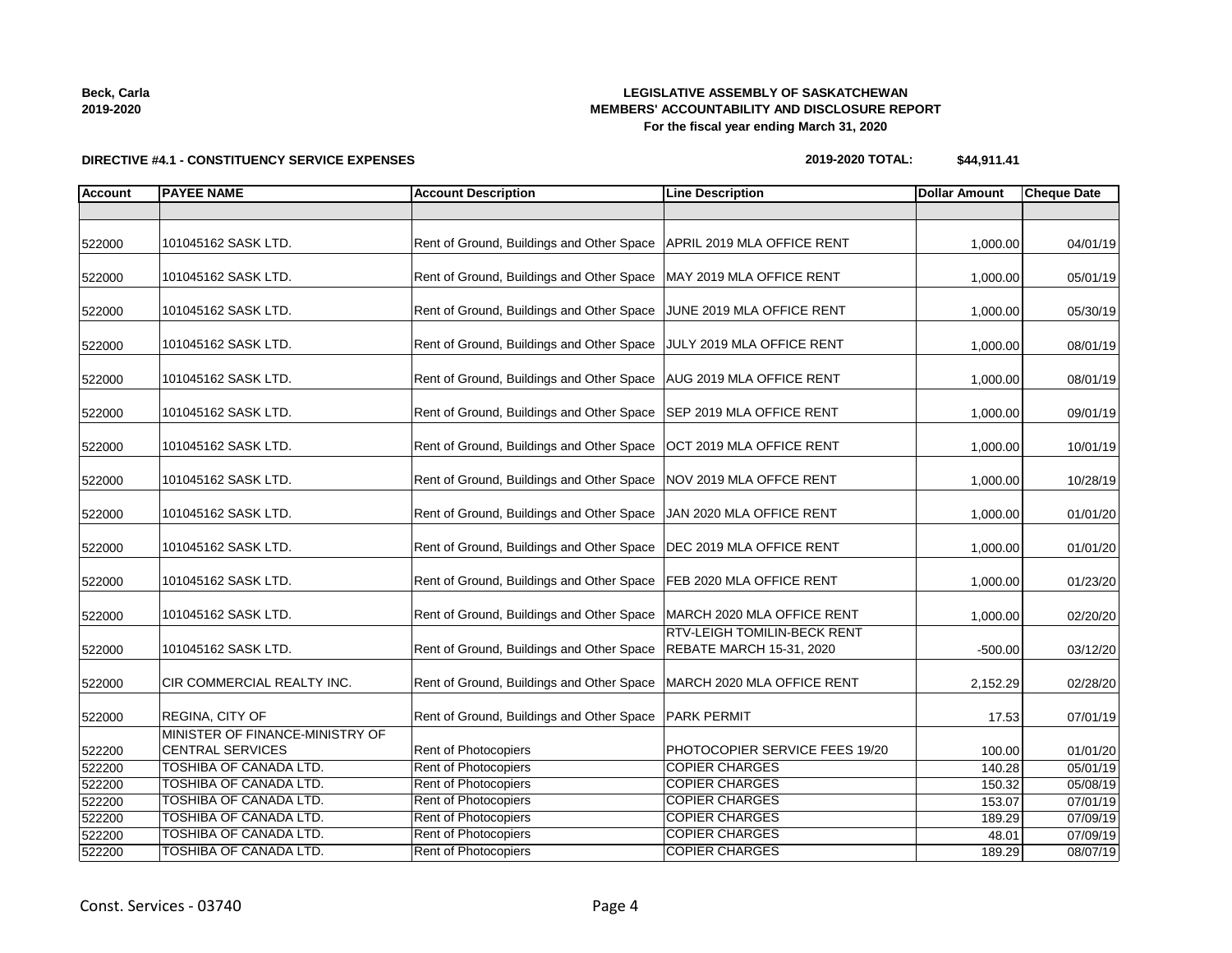| <b>Account</b> | <b>PAYEE NAME</b>                                          | <b>Account Description</b>              | <b>Line Description</b>         | <b>Dollar Amount</b> | <b>Cheque Date</b> |
|----------------|------------------------------------------------------------|-----------------------------------------|---------------------------------|----------------------|--------------------|
| 522200         | TOSHIBA OF CANADA LTD.                                     | Rent of Photocopiers                    | <b>COPIER CHARGES</b>           | 241.61               | 10/01/19           |
| 522200         | <b>TOSHIBA OF CANADA LTD.</b>                              | Rent of Photocopiers                    | <b>COPIER CHARGES</b>           | 199.64               | 11/01/19           |
| 522200         | TOSHIBA OF CANADA LTD.                                     | <b>Rent of Photocopiers</b>             | <b>COPIER CHARGES</b>           | 296.43               | 11/07/19           |
| 522200         | TOSHIBA TEC CANADA BUSINESS<br>SOLUTIONS INC               | Rent of Photocopiers                    | <b>COPIER CHARGES</b>           | 329.18               | 01/01/20           |
| 522200         | TOSHIBA TEC CANADA BUSINESS<br><b>SOLUTIONS INC</b>        | Rent of Photocopiers                    | <b>COPIER CHARGES</b>           | 253.86               | 01/08/20           |
| 522200         | <b>TOSHIBA TEC CANADA BUSINESS</b><br><b>SOLUTIONS INC</b> | <b>Rent of Photocopiers</b>             | <b>COPIER CHARGES</b>           | 200.82               | 02/06/20           |
| 522500         | KNIGHT ARCHER INSURANCE LTD.                               | <b>Insurance Premiums</b>               | MLA OFFICE INSURANCE C701282839 | 682.64               | 05/13/19           |
| 525000         | <b>BECK, CARLA</b>                                         | Postal, Courier, Freight and Related    | <b>REIMB: POSTAGE</b>           | 273.05               | 03/13/20           |
| 525000         | MINISTER OF FINANCE-MINISTRY OF<br><b>CENTRAL SERVICES</b> | Postal, Courier, Freight and Related    | MAIL SERVICES APR/19            | 49.87                | 06/03/19           |
| 525000         | MINISTER OF FINANCE-MINISTRY OF<br><b>CENTRAL SERVICES</b> | Postal, Courier, Freight and Related    | MAIL SERVICES MAY 2019          | 49.87                | 07/01/19           |
| 525000         | MINISTER OF FINANCE-MINISTRY OF<br><b>CENTRAL SERVICES</b> | Postal, Courier, Freight and Related    | MAIL SERVICES JUNE 2019         | 49.87                | 08/01/19           |
| 525000         | MINISTER OF FINANCE-MINISTRY OF<br><b>CENTRAL SERVICES</b> | Postal, Courier, Freight and Related    | MAIL SERVICES JULY 2019         | 50.05                | 09/01/19           |
| 525000         | MINISTER OF FINANCE-MINISTRY OF<br><b>CENTRAL SERVICES</b> | Postal, Courier, Freight and Related    | AUG 2019 MAIL SERVICES          | 50.05                | 10/01/19           |
| 525000         | MINISTER OF FINANCE-MINISTRY OF<br><b>CENTRAL SERVICES</b> | Postal, Courier, Freight and Related    | SEP 2019 MAIL SERVICES          | 50.08                | 11/01/19           |
| 525000         | MINISTER OF FINANCE-MINISTRY OF<br><b>CENTRAL SERVICES</b> | Postal, Courier, Freight and Related    | OCT 2019 MAIL SERVICES          | 50.07                | 12/01/19           |
| 525000         | MINISTER OF FINANCE-MINISTRY OF<br><b>CENTRAL SERVICES</b> | Postal, Courier, Freight and Related    | NOV 2019 MAIL SERVICES          | 50.05                | 01/09/20           |
| 525000         | MINISTER OF FINANCE-MINISTRY OF<br><b>CENTRAL SERVICES</b> | Postal, Courier, Freight and Related    | MAIL SERVICES DEC 2019          | 50.02                | 01/20/20           |
| 525000         | MINISTER OF FINANCE-MINISTRY OF<br><b>CENTRAL SERVICES</b> | Postal, Courier, Freight and Related    | MAIL SERVICES JAN 2020          | 50.02                | 02/18/20           |
| 525000         | MINISTER OF FINANCE-MINISTRY OF<br><b>CENTRAL SERVICES</b> | Postal, Courier, Freight and Related    | MARCH 2020 MAIL SERVICES        | 1,588.11             | 03/31/20           |
| 525000         | TRUSCOTT, CHRISTINE E.                                     | Postal, Courier, Freight and Related    | <b>FLYER DELIVERY</b>           | 66.00                | 10/01/19           |
| 525000         | TRUSCOTT, CHRISTINE E.                                     | Postal, Courier, Freight and Related    | <b>POSTAGE</b>                  | 189.00               | 12/19/19           |
| 528000         | NETFORE SYSTEMS INC.                                       | <b>Support Services</b>                 | SOFTWARE RENEWAL                | 2,250.00             | 10/01/19           |
| 528000         | POWERLAND COMPUTERS LTD.                                   | <b>Support Services</b>                 | <b>IT SUPPORT</b>               | 36.97                | 05/01/19           |
| 528000         | POWERLAND COMPUTERS LTD.                                   | <b>Support Services</b>                 | <b>IT SUPPORT</b>               | 92.42                | 01/22/20           |
| 528000         | POWERLAND COMPUTERS LTD.                                   | <b>Support Services</b>                 | TECHNOLOGY SERVICES             | 73.94                | 03/01/20           |
|                | BOARD OF EDUCATION OF THE<br>SASKATCHEWAN RIVERS SCHOOL    |                                         |                                 |                      |                    |
| 529000         | DIVISION NO. 119 OF SASKATCHEWAN                           | <b>General Contractual Services</b>     | <b>FOI REQUEST</b>              | 40.00                | 10/08/19           |
| 529200         | <b>BECK, CARLA</b>                                         | <b>Professional Development</b>         | <b>REIMB: REGISTRATION FEES</b> | 420.00               | 04/02/19           |
| 530000         | PATTISON OUTDOOR ADVERTISING LP                            | <b>Communications Development Costs</b> | COMMUNICATIONS DEVELOPMENT      | 258.38               | 07/01/19           |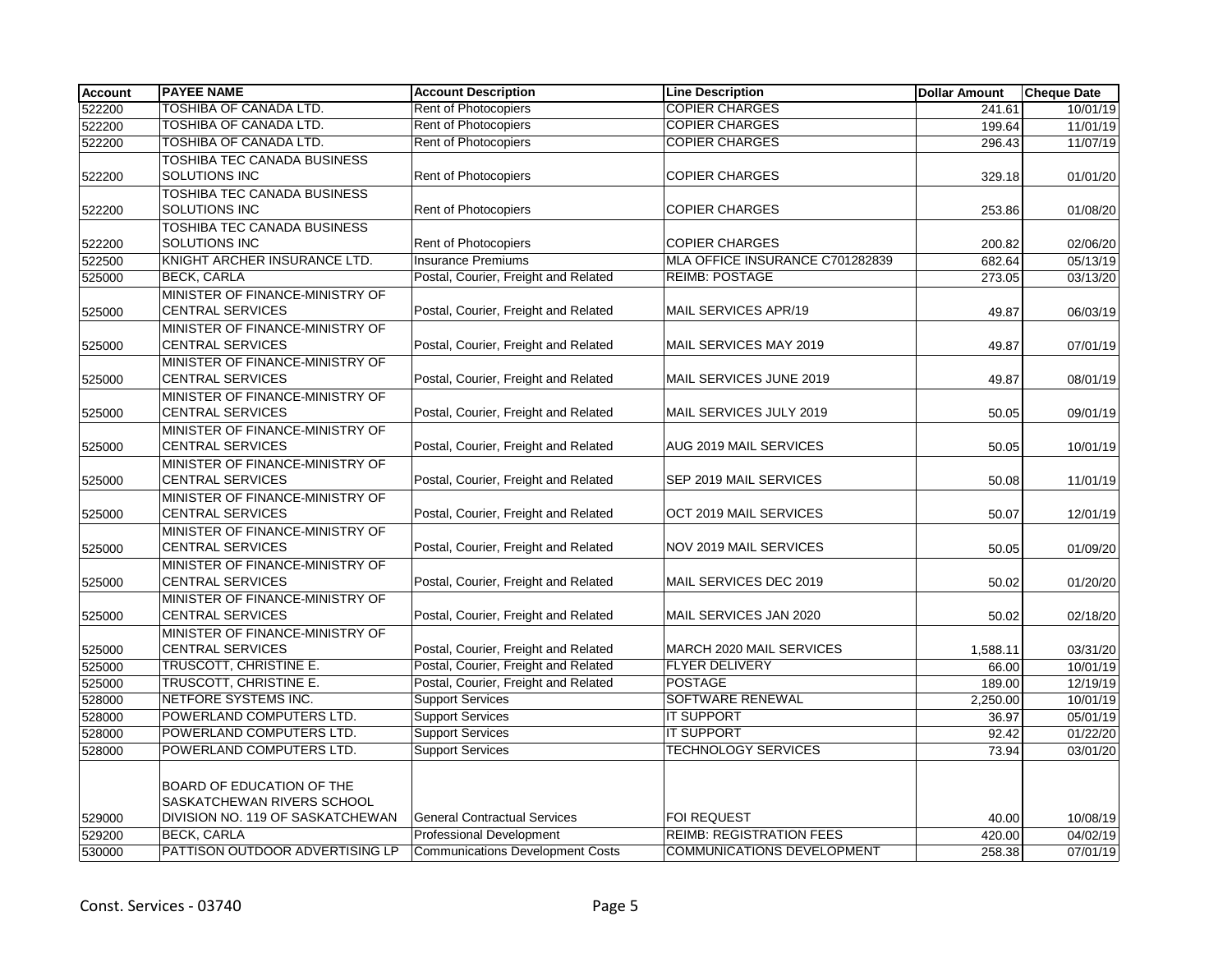| <b>Account</b> | <b>PAYEE NAME</b>                       | <b>Account Description</b>              | <b>Line Description</b>                  | <b>Dollar Amount</b> | <b>Cheque Date</b> |
|----------------|-----------------------------------------|-----------------------------------------|------------------------------------------|----------------------|--------------------|
| 530000         | PATTISON OUTDOOR ADVERTISING LP         | <b>Communications Development Costs</b> | <b>COMMUNICATIONS DEVELOPMENT</b>        | 258.38               | 07/01/19           |
|                | ABORIGINAL CONSULTING SERVICES          |                                         |                                          |                      |                    |
| 530500         | (ACS)                                   | Media Placement                         | <b>ADVERTISING</b>                       | 35.38                | 07/01/19           |
|                | <b>ACS ABORIGINAL CONSULTING</b>        |                                         |                                          |                      |                    |
| 530500         | <b>SERVICES</b>                         | Media Placement                         | <b>ADVERTISING</b>                       | 153.85               | 01/01/20           |
| 530500         | <b>ALLIED PRINTERS &amp; PROMOTIONS</b> | Media Placement                         | <b>ADVERTISING</b>                       | 201.40               | 05/01/19           |
| 530500         | <b>BELL MEDIA INC.</b>                  | Media Placement                         | <b>ADVERTISING</b>                       | 223.00               | 11/18/19           |
|                |                                         |                                         |                                          |                      |                    |
| 530500         | CATHEDRAL AREA COMMUNITY ASSOC          | Media Placement                         | <b>ADVERTISING</b>                       | 150.00               | 05/01/19           |
|                |                                         |                                         |                                          |                      |                    |
| 530500         | CATHEDRAL AREA COMMUNITY ASSOC          | Media Placement                         | <b>ADVERTISING</b>                       | 150.00               | 05/14/19           |
|                |                                         |                                         |                                          |                      |                    |
| 530500         | CATHEDRAL AREA COMMUNITY ASSOC          | Media Placement                         | <b>ADVERTISING</b>                       | 150.00               | 08/01/19           |
|                |                                         |                                         |                                          |                      |                    |
| 530500         | CATHEDRAL AREA COMMUNITY ASSOC          | Media Placement                         | <b>ADVERTISING</b>                       | 150.00               | 09/04/19           |
|                |                                         |                                         |                                          |                      |                    |
| 530500         | CATHEDRAL AREA COMMUNITY ASSOC          | Media Placement                         | <b>ADVERTISING</b>                       | 150.00               | 11/08/19           |
|                |                                         |                                         |                                          |                      |                    |
| 530500         | CATHEDRAL AREA COMMUNITY ASSOC          | Media Placement                         | <b>ADVERTISING</b>                       | 150.00               | 01/03/20           |
| 530500         | <b>MADD MESSAGE</b>                     | Media Placement                         | <b>ADVERTISING</b>                       | 50.00                | 11/01/19           |
| 530500         | <b>NOW COMMUNICATIONS</b>               | Media Placement                         | <b>ADVERTISING</b>                       | 4,725.73             | 03/31/20           |
| 530500         | PATTISON OUTDOOR ADVERTISING LP         | Media Placement                         | <b>ADVERTISING</b>                       | 600.00               | 04/01/19           |
| 530500         | PATTISON OUTDOOR ADVERTISING LP         | Media Placement                         | <b>ADVERTISING</b>                       | 600.00               | 05/01/19           |
| 530500         | PATTISON OUTDOOR ADVERTISING LP         | Media Placement                         | <b>ADVERTISING</b>                       | 600.00               | 06/01/19           |
| 530500         | PATTISON OUTDOOR ADVERTISING LP         | Media Placement                         | ADVERTISING                              | 600.00               | 07/01/19           |
| 530500         | PATTISON OUTDOOR ADVERTISING LP         | Media Placement                         | <b>ADVERTISING</b>                       | 600.00               | 07/22/19           |
| 530500         | PATTISON OUTDOOR ADVERTISING LP         | Media Placement                         | <b>ADVERTISING</b>                       | 600.00               | 08/19/19           |
| 530500         | PATTISON OUTDOOR ADVERTISING LP         | Media Placement                         | <b>ADVERTISING</b>                       | 258.38               | 10/01/19           |
| 530500         | PATTISON OUTDOOR ADVERTISING LP         | Media Placement                         | <b>ADVERTISING</b>                       | 600.00               | 10/01/19           |
| 530500         | PATTISON OUTDOOR ADVERTISING LP         | Media Placement                         | ADVERTISING                              | 600.00               | 11/01/19           |
| 530500         | PATTISON OUTDOOR ADVERTISING LP         | <b>Media Placement</b>                  | <b>ADVERTISING</b>                       | 600.00               | 11/11/19           |
| 530500         | PATTISON OUTDOOR ADVERTISING LP         | Media Placement                         | <b>ADVERTISING</b>                       | 600.00               | 12/09/19           |
| 530500         | PATTISON OUTDOOR ADVERTISING LP         | Media Placement                         | <b>ADVERTISING</b>                       | 258.38               | 01/01/20           |
| 530500         | PATTISON OUTDOOR ADVERTISING LP         | Media Placement                         | <b>ADVERTISING</b>                       | 600.00               | 01/06/20           |
| 530500         | PATTISON OUTDOOR ADVERTISING LP         | Media Placement                         | ADVERTISING                              | 600.00               | 02/03/20           |
| 530500         | PATTISON OUTDOOR ADVERTISING LP         | Media Placement                         | <b>ADVERTISING</b>                       | 600.00               | 03/02/20           |
| 530500         | POSTMEDIA NETWORK INC.                  | <b>Media Placement</b>                  | <b>ADVERTISING</b>                       | 80.54                | 08/01/19           |
| 530500         | POSTMEDIA NETWORK INC.                  | Media Placement                         | <b>ADVERTISING</b>                       | 12.50                | 02/01/20           |
| 530500         | PRAIRIE DOG MAGAZINE                    | Media Placement                         | <b>ADVERTISING</b>                       | 299.00               | 04/11/19           |
| 530500         | PRAIRIE DOG MAGAZINE                    | Media Placement                         | <b>ADVERTISING</b>                       | 212.20               | 05/09/19           |
| 530500         | PRAIRIE DOG MAGAZINE                    | Media Placement                         | <b>ADVERTISING</b><br><b>ADVERTISING</b> | 299.00               | 05/23/19           |
| 530500         | PRAIRIE DOG MAGAZINE                    | Media Placement                         | <b>ADVERTISING</b>                       | 299.00               | 06/06/19           |
| 530500         | PRAIRIE DOG MAGAZINE                    | Media Placement                         | <b>ADVERTISING</b>                       | 245.00               | 06/06/19           |
| 530500         | PRAIRIE DOG MAGAZINE                    | Media Placement                         |                                          | 183.00               | 09/01/19           |
| 530500         | PRAIRIE DOG MAGAZINE                    | Media Placement                         | <b>ADVERTISING</b>                       | 212.20               | 10/01/19           |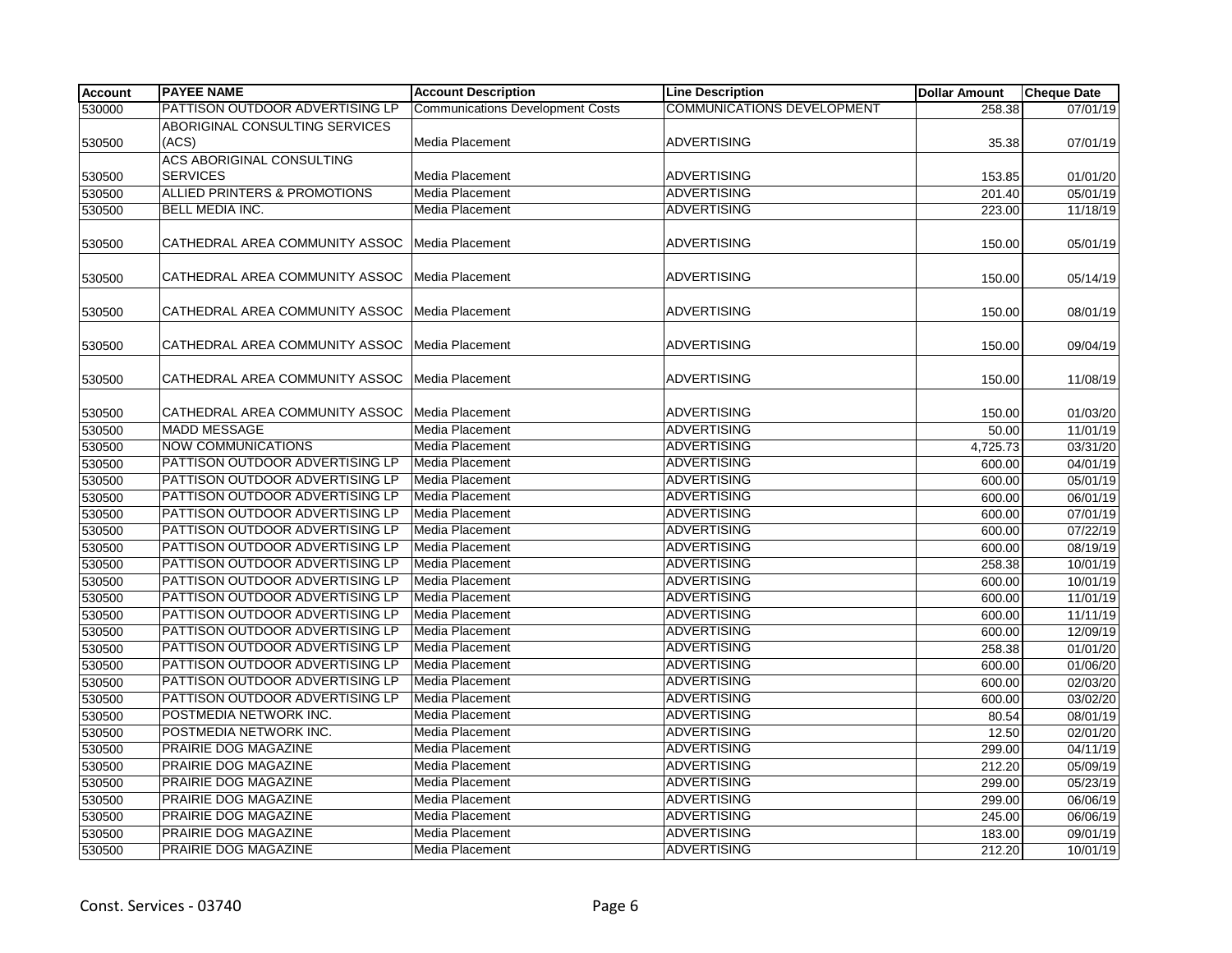| <b>Account</b> | <b>PAYEE NAME</b>                              | <b>Account Description</b>             | <b>Line Description</b>      | <b>Dollar Amount</b> | <b>Cheque Date</b>    |
|----------------|------------------------------------------------|----------------------------------------|------------------------------|----------------------|-----------------------|
| 530500         | PRAIRIE DOG MAGAZINE                           | Media Placement                        | <b>ADVERTISING</b>           | 299.00               | $\frac{10}{10}$ 10/19 |
| 530500         | PRAIRIE DOG MAGAZINE                           | <b>Media Placement</b>                 | <b>ADVERTISING</b>           | 299.00               | 11/07/19              |
| 530500         | PRAIRIE DOG MAGAZINE                           | Media Placement                        | <b>ADVERTISING</b>           | 299.00               | 12/05/19              |
| 530500         | PRAIRIE DOG MAGAZINE                           | Media Placement                        | <b>ADVERTISING</b>           | 91.50                | 01/01/20              |
| 530500         | PRAIRIE DOG MAGAZINE                           | Media Placement                        | <b>ADVERTISING</b>           | 299.00               | 02/01/20              |
| 530500         | PRAIRIE DOG MAGAZINE                           | Media Placement                        | <b>ADVERTISING</b>           | 299.00               | 02/27/20              |
| 530500         | REGINA THUNDER FOOTBALL CLUB                   | Media Placement                        | <b>ADVERTISING</b>           | 100.00               | 06/01/19              |
|                | ROYAL CANADIAN LEGION                          |                                        |                              |                      |                       |
| 530500         | SASKATCHEWAN COMMAND                           | Media Placement                        | <b>ADVERTISING</b>           | 45.79                | 03/01/20              |
| 530500         | ST. ANDREW'S COLLEGE                           | Media Placement                        | <b>ADVERTISING</b>           | 75.00                | 05/01/19              |
|                |                                                |                                        |                              |                      |                       |
| 530500         | SUDDENLY SASKATCHEWAN MAGAZINE Media Placement |                                        | <b>ADVERTISING</b>           | 30.00                | 05/01/19              |
| 530500         | SWAMP FESTIVAL INC.                            | Media Placement                        | <b>ADVERTISING</b>           | 62.50                | 09/01/19              |
| 530800         | ALLIED PRINTERS & PROMOTIONS                   | <b>Publications</b>                    | <b>MAILERS</b>               | 392.20               | 08/01/19              |
|                | ROYAL CANADIAN LEGION BRANCH NO.               |                                        |                              |                      |                       |
| 530900         | 001                                            | <b>Promotional Items</b>               | WREATH                       | 45.00                | 11/01/19              |
|                | ROYAL CANADIAN LEGION BRANCH NO.               |                                        |                              |                      |                       |
| 530900         | 001                                            | <b>Promotional Items</b>               | PROMOTIONAL ITEMS BECK       | 45.00                | 11/01/19              |
|                | ROYAL CANADIAN LEGION BRANCH NO.               |                                        |                              |                      |                       |
| 530900         | 001                                            | Promotional Items                      | <b>WREATH</b>                | $-45.00$             | 12/03/19              |
| 530900         | TRUSCOTT, CHRISTINE E.                         | <b>Promotional Items</b>               | <b>CHRISTMAS CARDS</b>       | 1,143.11             | 12/06/19              |
| 542000         | <b>OXELGREN, CORY</b>                          | Travel                                 | CA TRAVEL OCT 17, 2019       | 41.00                | 12/19/19              |
| 542000         | <b>OXELGREN, CORY</b>                          | Travel                                 | CA TRAVEL NOV 6, 7, 13, 2019 | 123.00               | 12/19/19              |
| 542000         | OXELGREN, CORY                                 | Travel                                 | CA TRAVEL OCT 28, 2019       | 41.00                | 12/19/19              |
| 542000         | <b>OXELGREN, CORY</b>                          | Travel                                 | CA TRAVEL NOV 3-5, 2019      | 477.05               | 12/19/19              |
|                |                                                | Deputy Minister/Ministry Head Business |                              |                      |                       |
| 543201         | <b>CONEXUS ARTS CENTRE</b>                     | Expenses - Refreshments                | <b>STUDENT DRINKS</b>        | 30.00                | 03/01/20              |
|                |                                                | Deputy Minister/Ministry Head Business |                              |                      |                       |
| 543201         | <b>CONEXUS ARTS CENTRE</b>                     | Expenses - Refreshments                | <b>STUDENT DRINKS</b>        | 24.00                | 03/01/20              |
| 555000         | APPERLEY, TAYLOR-LYNN                          | Other Material and Supplies            | <b>OFFICE SUPPLIES</b>       | 29.96                | 03/31/20              |
|                | <b>CULLIGAN STEWART WATER COND SK</b>          |                                        |                              |                      |                       |
| 555000         | LTD.                                           | <b>Other Material and Supplies</b>     | OFFICE SUPPLIES              | 10.60                | 05/01/19              |
|                | <b>CULLIGAN STEWART WATER COND SK</b>          |                                        |                              |                      |                       |
| 555000         | LTD.                                           | Other Material and Supplies            | OFFICE SUPPLIES              | 54.35                | 06/01/19              |
|                | <b>CULLIGAN STEWART WATER COND SK</b>          |                                        |                              |                      |                       |
| 555000         | LTD.                                           | Other Material and Supplies            | OFFICE SUPPLIES              | 11.69                | 07/01/19              |
|                | <b>CULLIGAN STEWART WATER COND SK</b>          |                                        |                              |                      |                       |
| 555000         | LTD.                                           | Other Material and Supplies            | OFFICE SUPPLIES              | 22.79                | 08/01/19              |
|                | CULLIGAN STEWART WATER COND SK                 |                                        |                              |                      |                       |
| 555000         | LTD.                                           | Other Material and Supplies            | OFFICE SUPPLIES              | 49.01                | 09/01/19              |
|                | CULLIGAN STEWART WATER COND SK                 |                                        |                              |                      |                       |
| 555000         | LTD.                                           | Other Material and Supplies            | <b>OFFICE SUPPLIES</b>       | 22.79                | 11/01/19              |
|                | <b>CULLIGAN STEWART WATER COND SK</b>          |                                        |                              |                      |                       |
| 555000         | LTD.                                           | <b>Other Material and Supplies</b>     | <b>OFFICE SUPPLIES</b>       | 10.60                | 11/01/19              |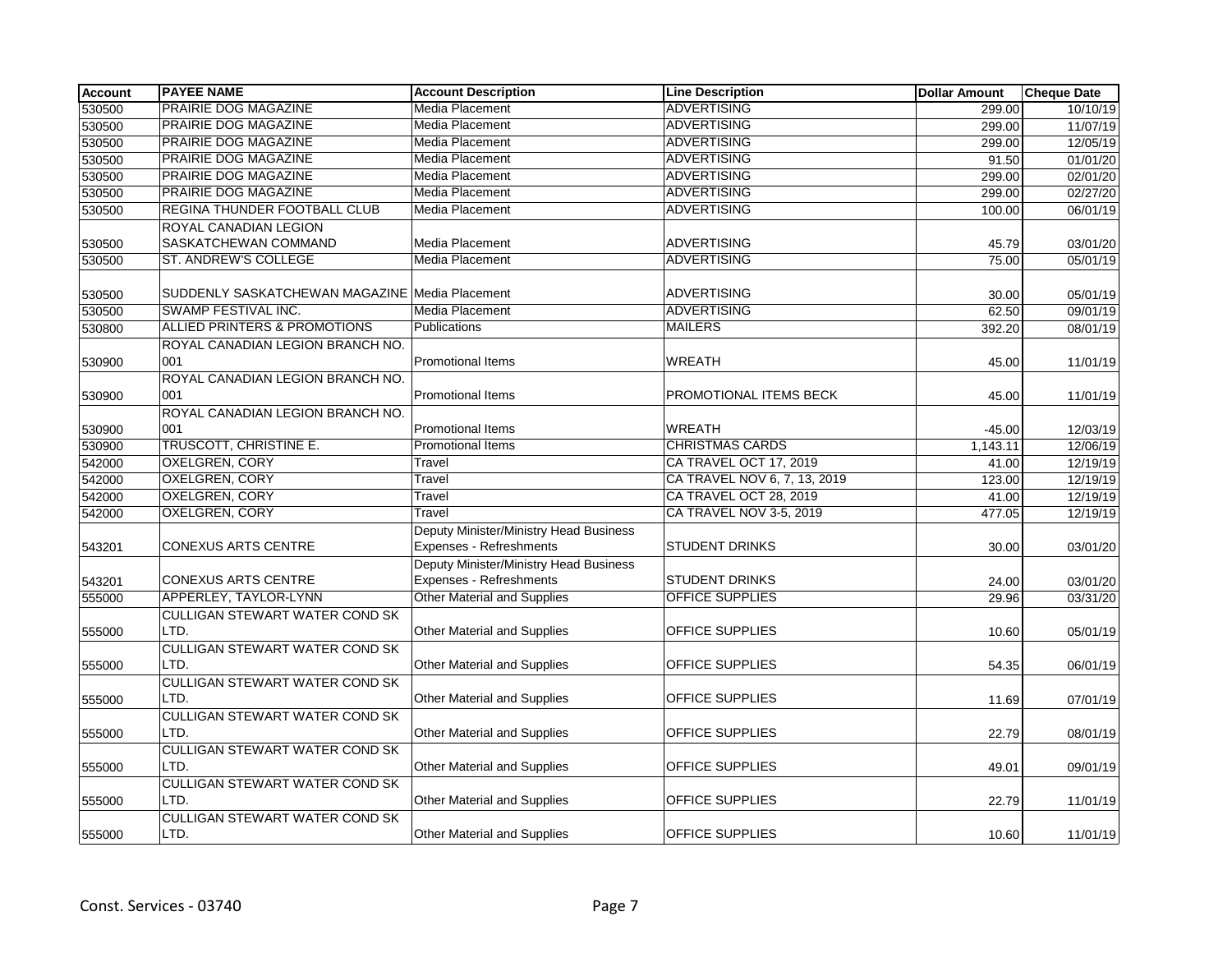| <b>Account</b> | <b>IPAYEE NAME</b>                    | <b>Account Description</b>         | <b>Line Description</b> | <b>Dollar Amount</b> | <b>Cheque Date</b> |
|----------------|---------------------------------------|------------------------------------|-------------------------|----------------------|--------------------|
|                | CULLIGAN STEWART WATER COND SK        |                                    |                         |                      |                    |
| 555000         | LTD.                                  | Other Material and Supplies        | <b>OFFICE SUPPLIES</b>  | 0.70                 | 11/01/19           |
|                | CULLIGAN STEWART WATER COND SK        |                                    |                         |                      |                    |
| 555000         | LTD.                                  | Other Material and Supplies        | <b>OFFICE SUPPLIES</b>  | 7.40                 | 11/12/19           |
|                | CULLIGAN STEWART WATER COND SK        |                                    |                         |                      |                    |
| 555000         | LTD.                                  | <b>Other Material and Supplies</b> | <b>OFFICE SUPPLIES</b>  | 10.60                | 12/01/19           |
|                | <b>CULLIGAN STEWART WATER COND SK</b> |                                    |                         |                      |                    |
| 555000         | ILTD.                                 | <b>Other Material and Supplies</b> | <b>OFFICE SUPPLIES</b>  | 0.50                 | 12/06/19           |
|                | CULLIGAN STEWART WATER COND SK        |                                    |                         |                      |                    |
| 555000         | LTD.                                  | Other Material and Supplies        | <b>OFFICE SUPPLIES</b>  | 0.50                 | 01/01/20           |
|                | <b>CULLIGAN STEWART WATER COND SK</b> |                                    |                         |                      |                    |
| 555000         | LTD.                                  | Other Material and Supplies        | <b>OFFICE SUPPLIES</b>  | 10.60                | 01/01/20           |
|                | CULLIGAN STEWART WATER COND SK        |                                    |                         |                      |                    |
| 555000         | LTD.                                  | Other Material and Supplies        | <b>OFFICE SUPPLIES</b>  | 12.04                | 01/01/20           |
|                | <b>CULLIGAN STEWART WATER COND SK</b> |                                    |                         |                      |                    |
| 555000         | LTD.                                  | <b>Other Material and Supplies</b> | <b>OFFICE SUPPLIES</b>  | 33.75                | 02/01/20           |
|                | <b>CULLIGAN STEWART WATER COND SK</b> |                                    |                         |                      |                    |
| 555000         | LTD.                                  | Other Material and Supplies        | <b>OFFICE SUPPLIES</b>  | 10.60                | 02/01/20           |
| 555000         | <b>OXELGREN, CORY</b>                 | Other Material and Supplies        | <b>OFFICE SUPPLIES</b>  | 42.59                | 09/01/19           |
| 555000         | <b>SUPREME BASICS</b>                 | Other Material and Supplies        | <b>OFFICE SUPPLIES</b>  | 383.78               | 10/01/19           |
| 555000         | <b>SUPREME BASICS</b>                 | Other Material and Supplies        | <b>OFFICE SUPPLIES</b>  | 631.39               | 03/06/20           |
| 564600         | NETFORE SYSTEMS INC.                  | Computer Software - Exp            | SOFTWARE RENEWAL        | 2,250.00             | 09/20/19           |
| 564600         | NETFORE SYSTEMS INC.                  | Computer Software - Exp            | <b>SOFTWARE RENEWAL</b> | $-2,250.00$          | 10/01/19           |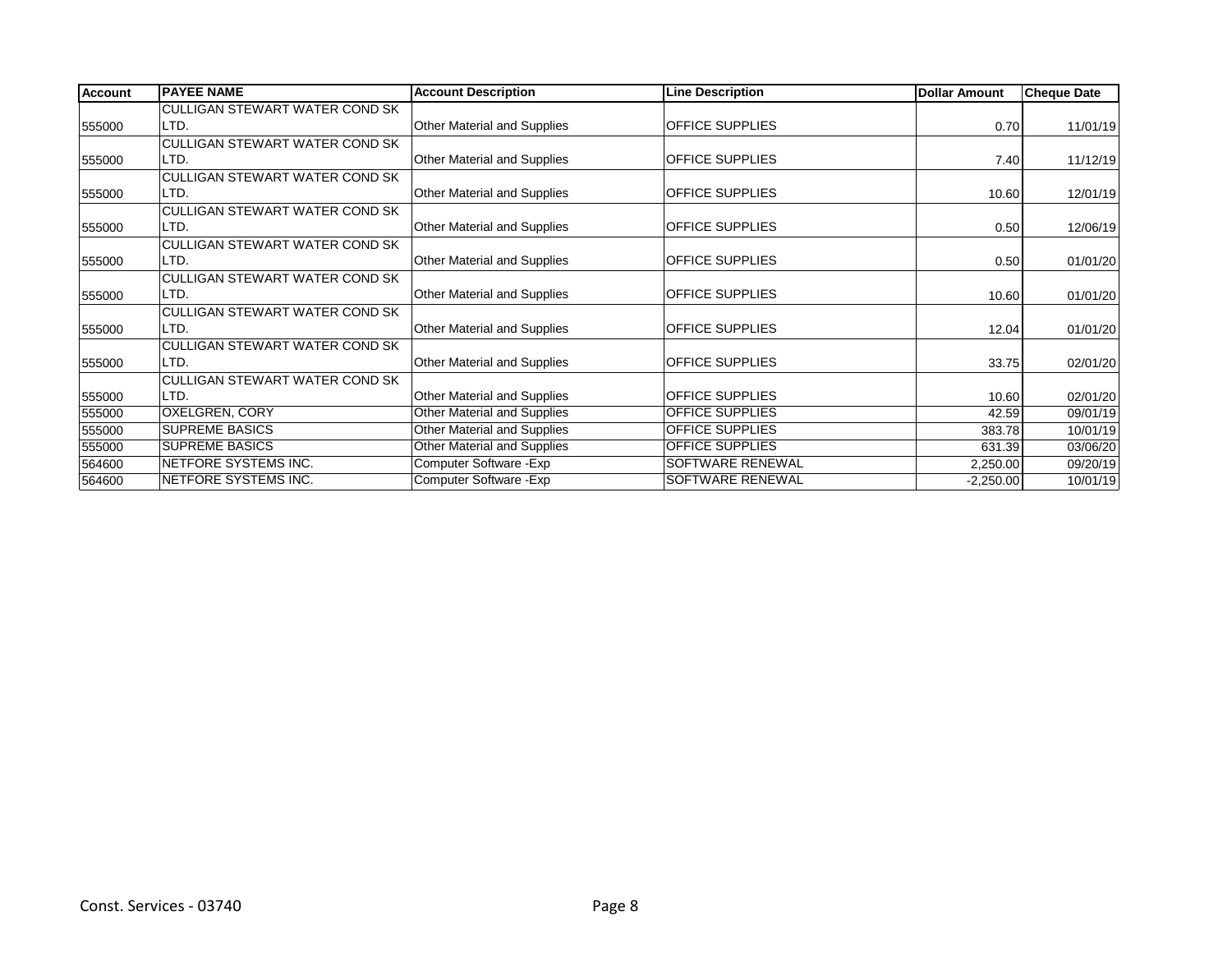**2019-2020**

## **LEGISLATIVE ASSEMBLY OF SASKATCHEWAN MEMBERS' ACCOUNTABILITY AND DISCLOSURE REPORT For the fiscal year ending March 31, 2020**

#### **DIRECTIVE #6 - CONSTITUENCY ASSISTANT EXPENSES**

| 2019-2020 TOTAL: | \$86,310.56 |
|------------------|-------------|
|------------------|-------------|

| <b>Account</b> | <b>Payee Name</b>        | <b>Account Description</b>    | <b>Dollar Amount</b> | <b>Cheque Date</b> |
|----------------|--------------------------|-------------------------------|----------------------|--------------------|
|                |                          |                               |                      |                    |
| 514300         | <b>OXELGREN, CORY W.</b> | Part-Time/Permanent Part-Time | 0.00                 | 04/03/19           |
| 514300         | <b>OXELGREN, CORY W.</b> | Part-Time/Permanent Part-Time | 1,166.47             | 04/16/19           |
| 514300         | OXELGREN, CORY W.        | Part-Time/Permanent Part-Time | 1,208.60             | 05/01/19           |
| 514300         | OXELGREN, CORY W.        | Part-Time/Permanent Part-Time | 1,166.47             | 05/15/19           |
| 514300         | <b>OXELGREN, CORY W.</b> | Part-Time/Permanent Part-Time | 1,309.05             | 05/29/19           |
| 514300         | <b>OXELGREN, CORY W.</b> | Part-Time/Permanent Part-Time | 1,241.97             | 06/12/19           |
| 514300         | OXELGREN, CORY W.        | Part-Time/Permanent Part-Time | 1,581.22             | 07/03/19           |
| 514300         | <b>OXELGREN, CORY W.</b> | Part-Time/Permanent Part-Time | 1,866.36             | 07/10/19           |
| 514300         | OXELGREN, CORY W.        | Part-Time/Permanent Part-Time | 2,099.65             | 07/24/19           |
| 514300         | OXELGREN, CORY W.        | Part-Time/Permanent Part-Time | 1,633.07             | 08/07/19           |
| 514300         | OXELGREN, CORY W.        | Part-Time/Permanent Part-Time | 1,516.42             | 08/21/19           |
| 514300         | <b>OXELGREN, CORY W.</b> | Part-Time/Permanent Part-Time | 1,866.36             | 09/04/19           |
| 514300         | OXELGREN, CORY W.        | Part-Time/Permanent Part-Time | 1,905.24             | 09/18/19           |
| 514300         | OXELGREN, CORY W.        | Part-Time/Permanent Part-Time | 1,999.21             | 10/02/19           |
| 514300         | OXELGREN, CORY W.        | Part-Time/Permanent Part-Time | 2,099.65             | 10/16/19           |
| 514300         | OXELGREN, CORY W.        | Part-Time/Permanent Part-Time | 1,633.07             | 11/01/19           |
| 514300         | <b>OXELGREN, CORY W.</b> | Part-Time/Permanent Part-Time | 2,332.94             | 11/13/19           |
| 514300         | OXELGREN, CORY W.        | Part-Time/Permanent Part-Time | 2,099.65             | 11/27/19           |
| 514300         | OXELGREN, CORY W.        | Part-Time/Permanent Part-Time | 1,633.07             | 12/11/19           |
| 514300         | OXELGREN, CORY W.        | Part-Time/Permanent Part-Time | 3,801.47             | 12/24/19           |
| 514300         | <b>OXELGREN, CORY W.</b> | Part-Time/Permanent Part-Time | 816.53               | 01/09/20           |
| 514300         | <b>OXELGREN, CORY W.</b> | Part-Time/Permanent Part-Time | 1,516.42             | 01/23/20           |
| 514300         | <b>OXELGREN, CORY W.</b> | Part-Time/Permanent Part-Time | 1,166.47             | 02/05/20           |
| 514300         | OXELGREN, CORY W.        | Part-Time/Permanent Part-Time | 1,645.70             | 02/19/20           |
| 514300         | OXELGREN, CORY W.        | Part-Time/Permanent Part-Time | 1,259.93             | 03/04/20           |
| 514300         | OXELGREN, CORY W.        | Part-Time/Permanent Part-Time | 1,767.19             | 03/18/20           |
| 514300         | OXELGREN, CORY W.        | Part-Time/Permanent Part-Time | 2,356.25             | 04/01/20           |
| 514300         | <b>OXELGREN, CORY W.</b> | Part-Time/Permanent Part-Time | 3,602.14             | 04/09/20           |
| 514300         | TRUSCOTT, CHRISTINE E.   | Part-Time/Permanent Part-Time | 0.00                 | 04/03/19           |
| 514300         | TRUSCOTT, CHRISTINE E.   | Part-Time/Permanent Part-Time | 1,283.12             | 04/16/19           |
| 514300         | TRUSCOTT, CHRISTINE E.   | Part-Time/Permanent Part-Time | 933.18               | 05/01/19           |
| 514300         | TRUSCOTT, CHRISTINE E.   | Part-Time/Permanent Part-Time | 1,166.47             | 05/15/19           |
| 514300         | TRUSCOTT, CHRISTINE E.   | Part-Time/Permanent Part-Time | 1,049.83             | 05/29/19           |
| 514300         | TRUSCOTT, CHRISTINE E.   | Part-Time/Permanent Part-Time | 1,399.76             | 06/12/19           |
| 514300         | TRUSCOTT, CHRISTINE E.   | Part-Time/Permanent Part-Time | 1,166.47             | 06/26/19           |
| 514300         | TRUSCOTT, CHRISTINE E.   | Part-Time/Permanent Part-Time | 1,049.83             | 07/10/19           |
| 514300         | TRUSCOTT, CHRISTINE E.   | Part-Time/Permanent Part-Time | 1,166.47             | 07/24/19           |
| 514300         | TRUSCOTT, CHRISTINE E.   | Part-Time/Permanent Part-Time | 1,166.47             | 08/07/19           |

**Beck, Carla**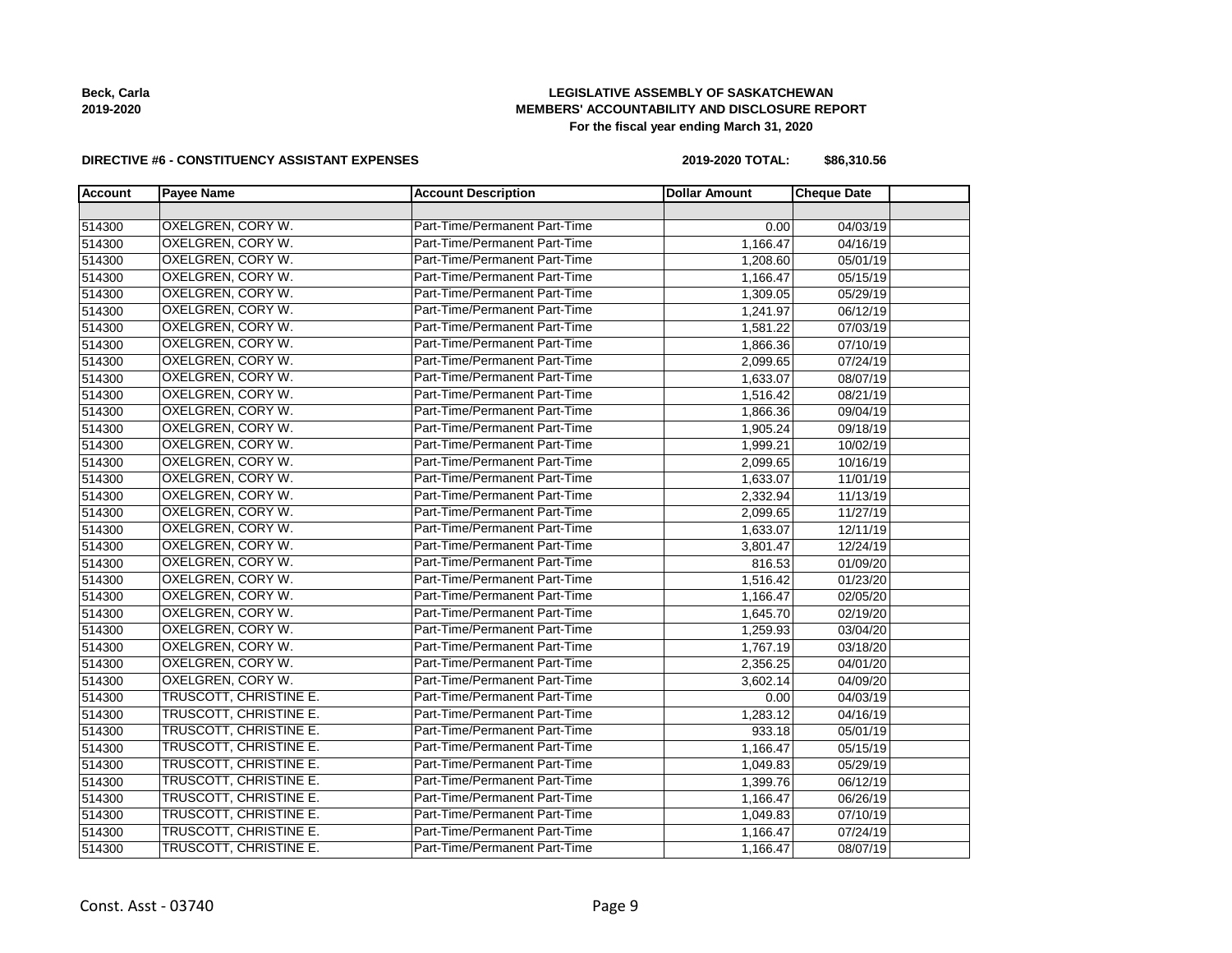| <b>Account</b> | <b>Payee Name</b>             | <b>Account Description</b>       | <b>Dollar Amount</b> | <b>Cheque Date</b> |  |
|----------------|-------------------------------|----------------------------------|----------------------|--------------------|--|
| 514300         | TRUSCOTT, CHRISTINE E.        | Part-Time/Permanent Part-Time    | 1,399.76             | 08/21/19           |  |
| 514300         | TRUSCOTT, CHRISTINE E.        | Part-Time/Permanent Part-Time    | 1,166.47             | 09/04/19           |  |
| 514300         | TRUSCOTT, CHRISTINE E.        | Part-Time/Permanent Part-Time    | 1,049.83             | 09/18/19           |  |
| 514300         | TRUSCOTT, CHRISTINE E.        | Part-Time/Permanent Part-Time    | 1,166.47             | 10/02/19           |  |
| 514300         | TRUSCOTT, CHRISTINE E.        | Part-Time/Permanent Part-Time    | 1,283.12             | 10/16/19           |  |
| 514300         | TRUSCOTT, CHRISTINE E.        | Part-Time/Permanent Part-Time    | 1,049.83             | 11/01/19           |  |
| 514300         | TRUSCOTT, CHRISTINE E.        | Part-Time/Permanent Part-Time    | 1,633.07             | 11/13/19           |  |
| 514300         | TRUSCOTT, CHRISTINE E.        | Part-Time/Permanent Part-Time    | 1,049.83             | 11/27/19           |  |
| 514300         | TRUSCOTT, CHRISTINE E.        | Part-Time/Permanent Part-Time    | 1,399.76             | 12/11/19           |  |
| 514300         | TRUSCOTT, CHRISTINE E.        | Part-Time/Permanent Part-Time    | 3,918.12             | 12/24/19           |  |
| 514300         | TRUSCOTT, CHRISTINE E.        | Part-Time/Permanent Part-Time    | 816.53               | 01/09/20           |  |
| 514300         | TRUSCOTT, CHRISTINE E.        | Part-Time/Permanent Part-Time    | 1,338.20             | 01/23/20           |  |
| 514300         | <b>TRUSCOTT, CHRISTINE E.</b> | Part-Time/Permanent Part-Time    | 2,025.13             | 02/05/20           |  |
| 514300         | TRUSCOTT, CHRISTINE E.        | Part-Time/Permanent Part-Time    | 1,448.20             | 02/19/20           |  |
| 514300         | TRUSCOTT, CHRISTINE E.        | Part-Time/Permanent Part-Time    | 1,178.12             | 03/04/20           |  |
| 514300         | TRUSCOTT, CHRISTINE E.        | Part-Time/Permanent Part-Time    | 2,120.63             | 03/18/20           |  |
| 514300         | TRUSCOTT, CHRISTINE E.        | Part-Time/Permanent Part-Time    | 2,120.63             | 04/01/20           |  |
| 514300         | TRUSCOTT, CHRISTINE E.        | Part-Time/Permanent Part-Time    | 2,546.68             | 04/09/20           |  |
|                |                               | Change in Y/E Accrued Empl Leave |                      |                    |  |
| 519900         | None (Default)                | <b>Entitlements</b>              | $-2,313.95$          | 04/24/19           |  |
|                |                               | Change in Y/E Accrued Empl Leave |                      |                    |  |
| 519900         | None (Default)                | Entitlements                     | 1,241.96             | 04/14/20           |  |